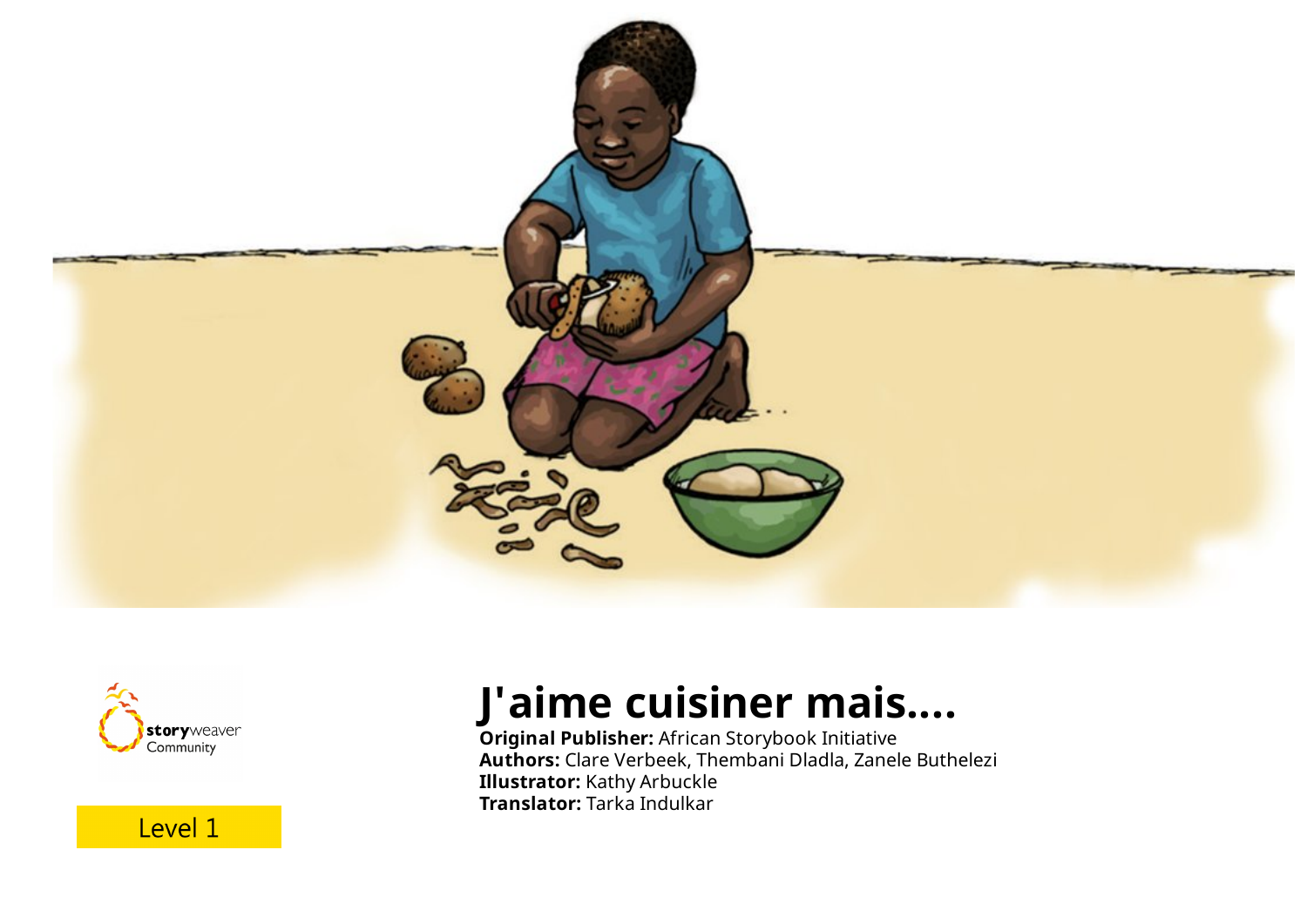

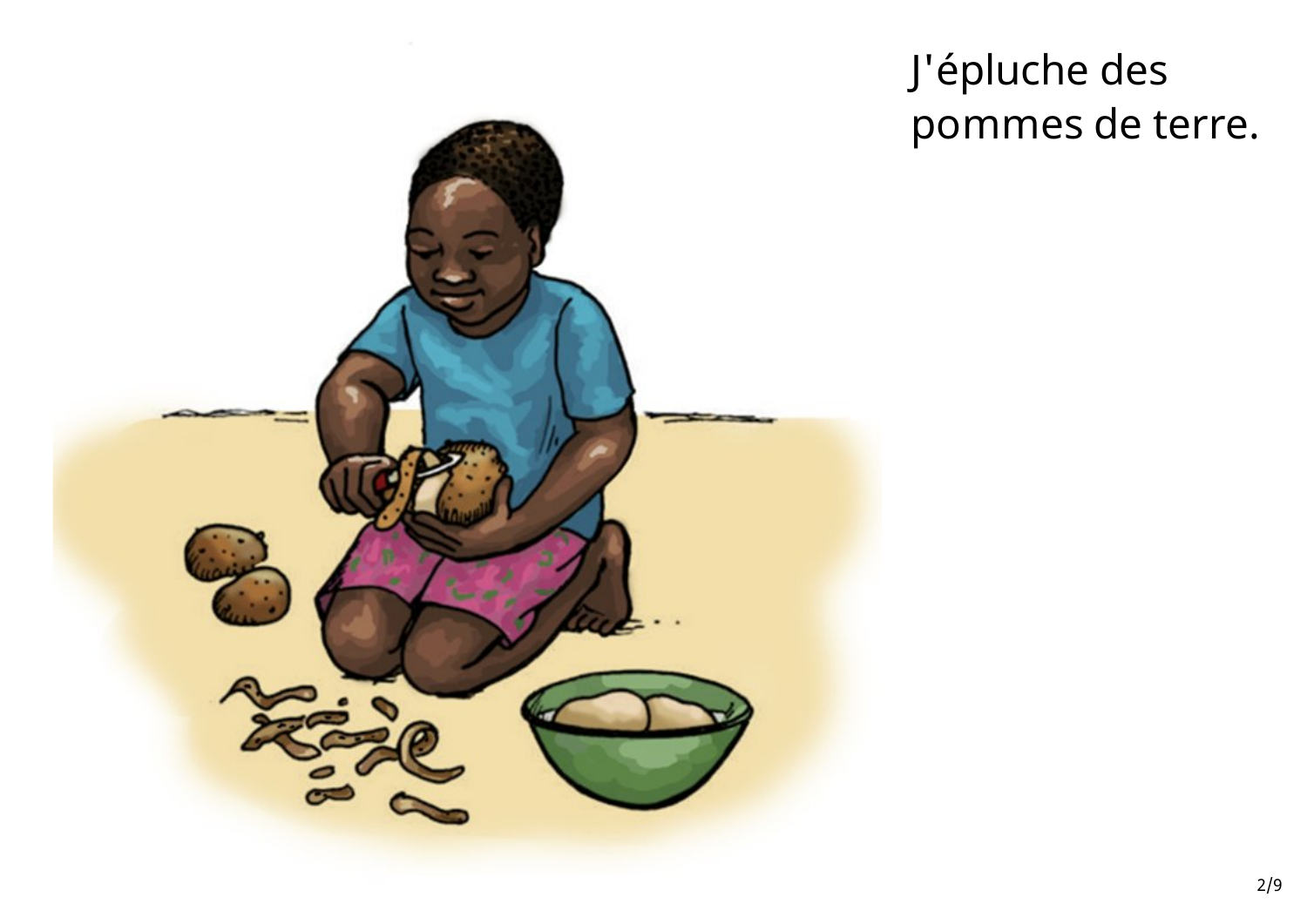# Je coupe un chou

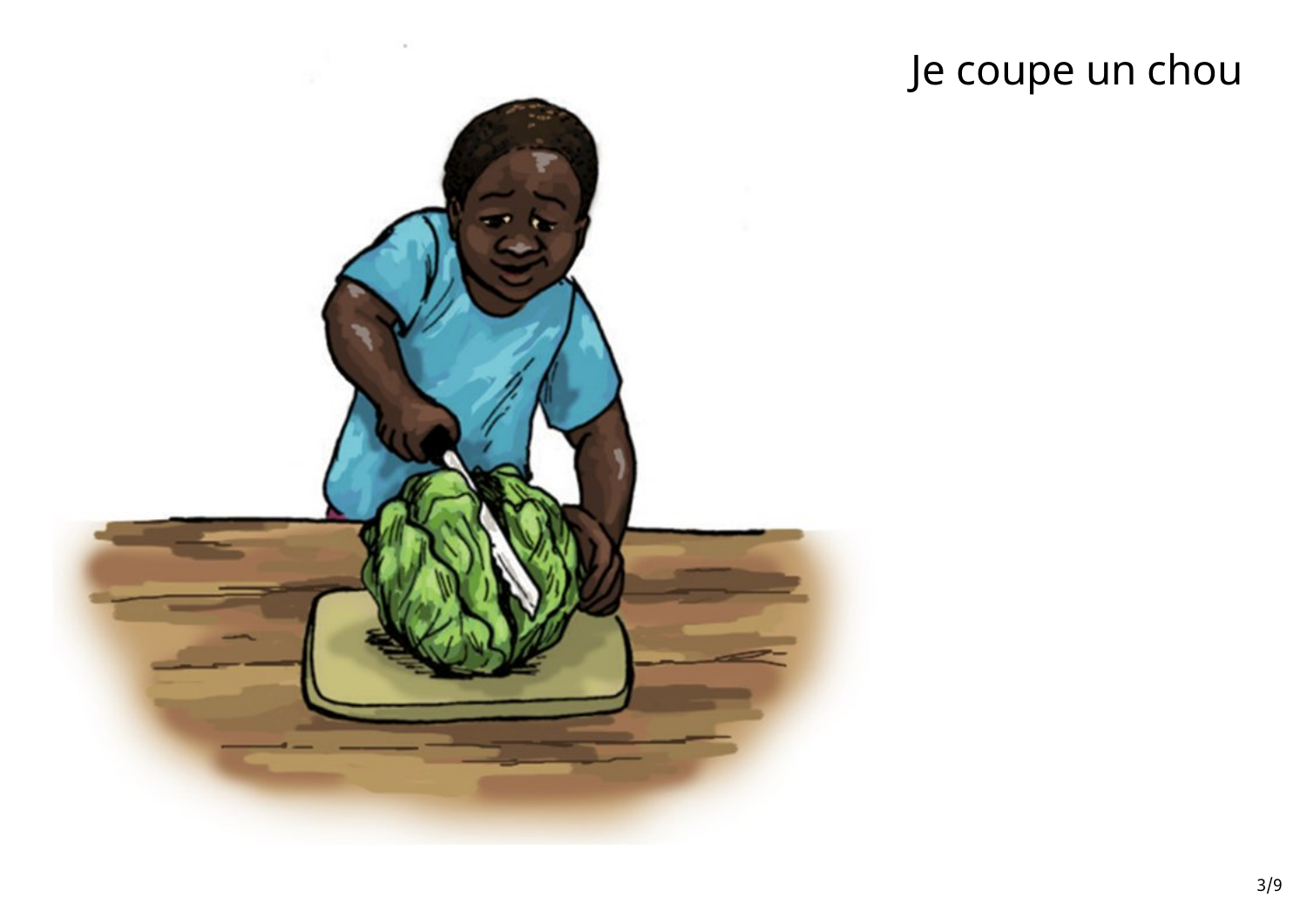### Je râpe des carottes.

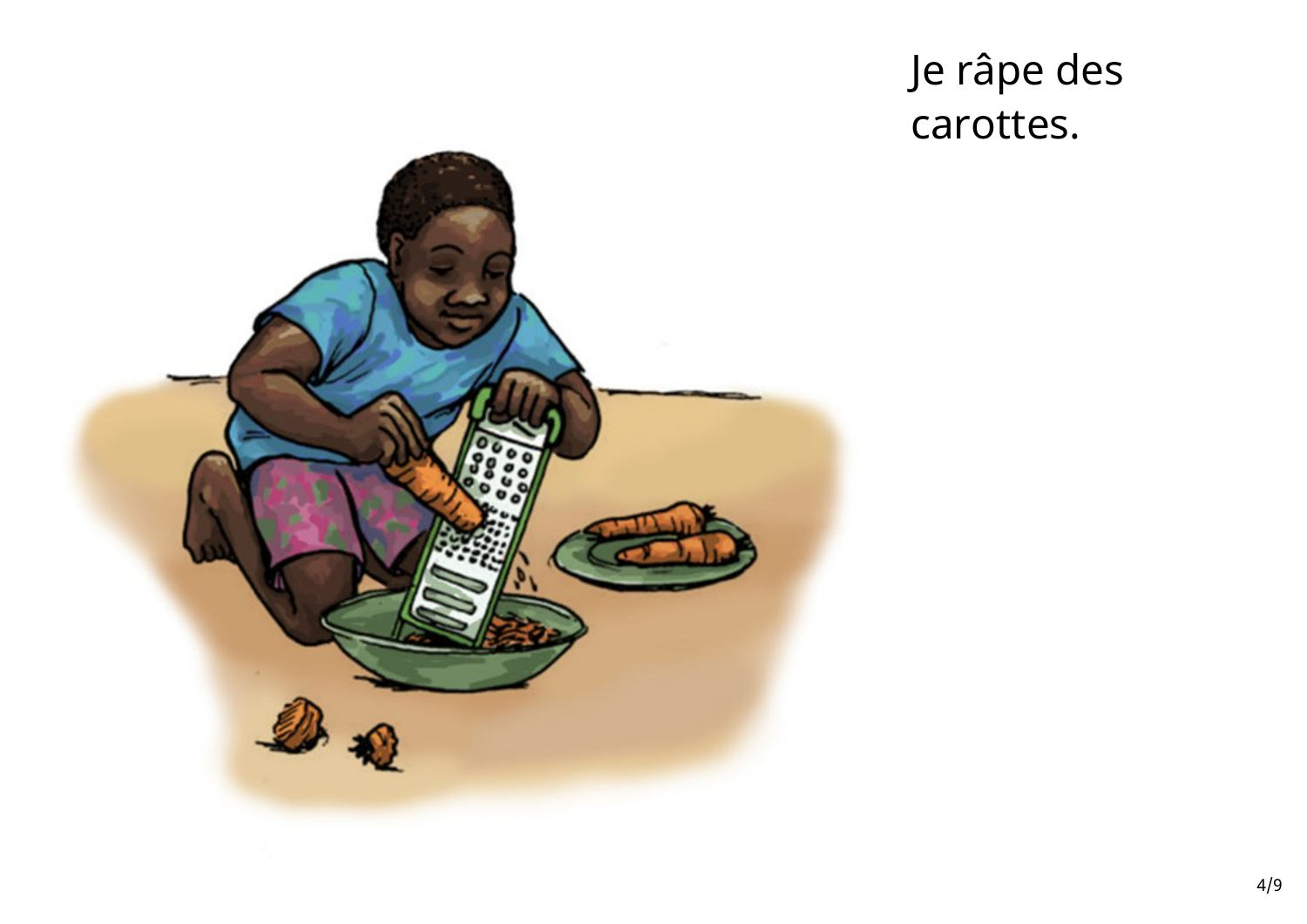

### Je lave des haricots.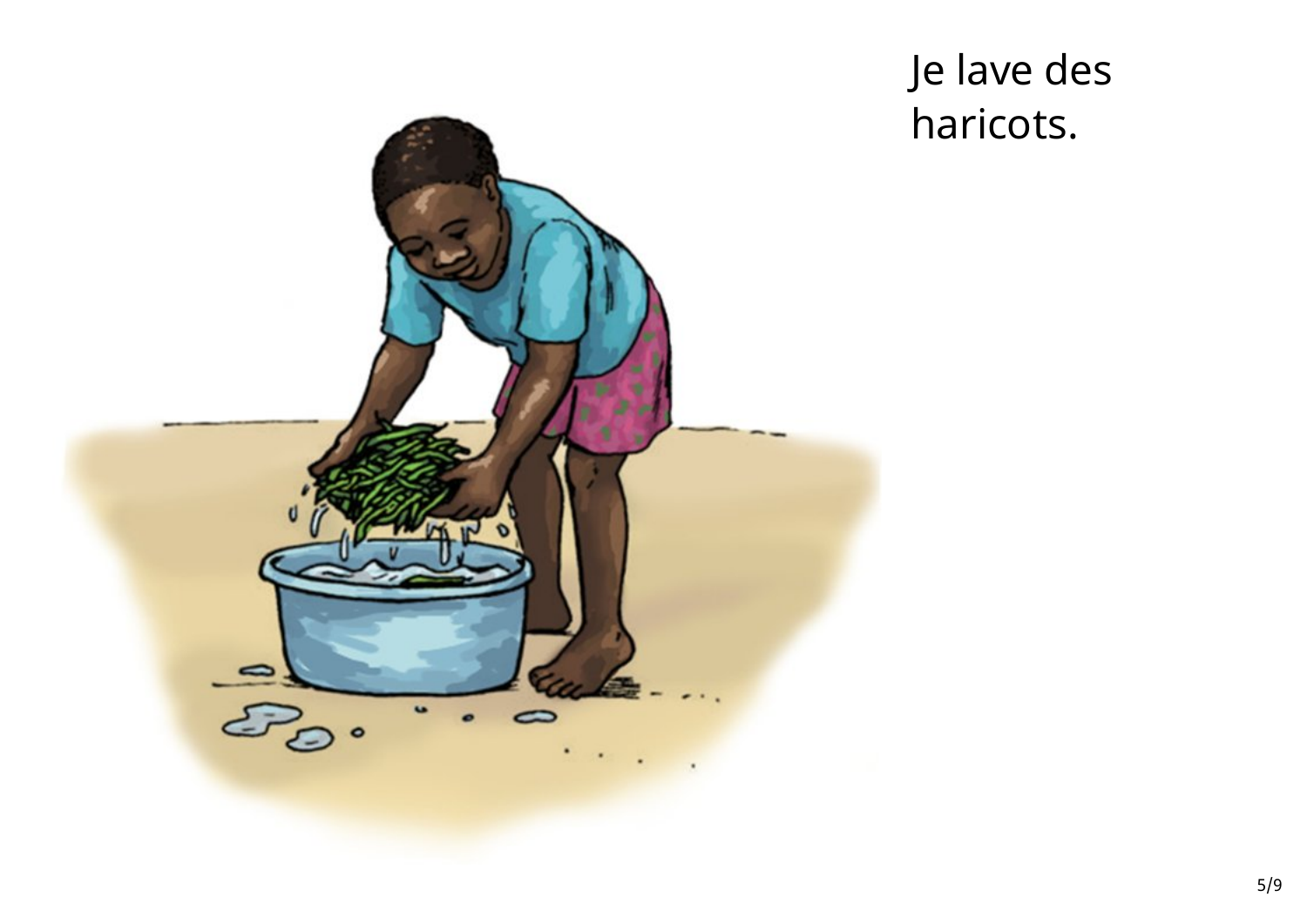

# J'ai coupé de la doubeurre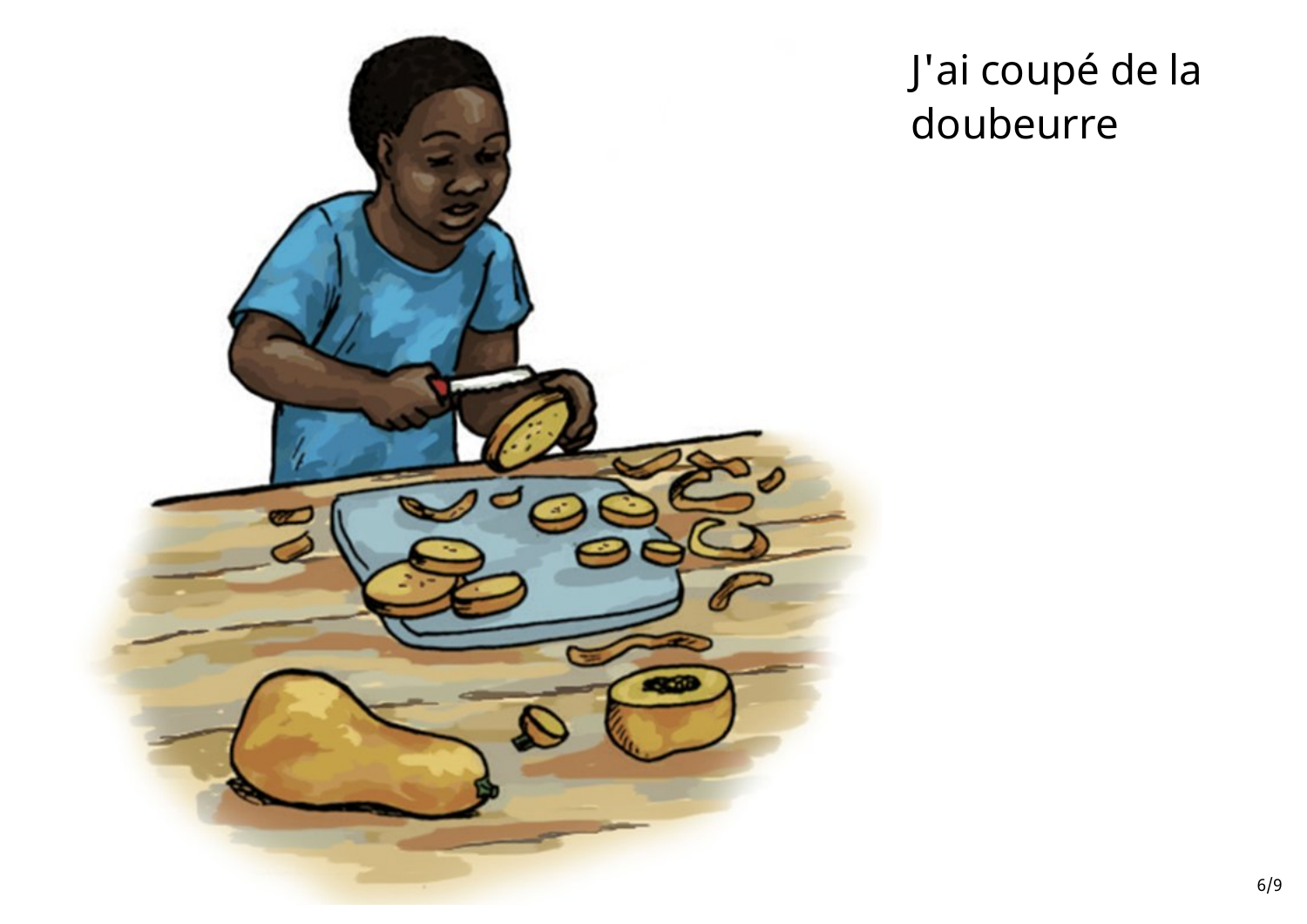

Je coupe des épinards.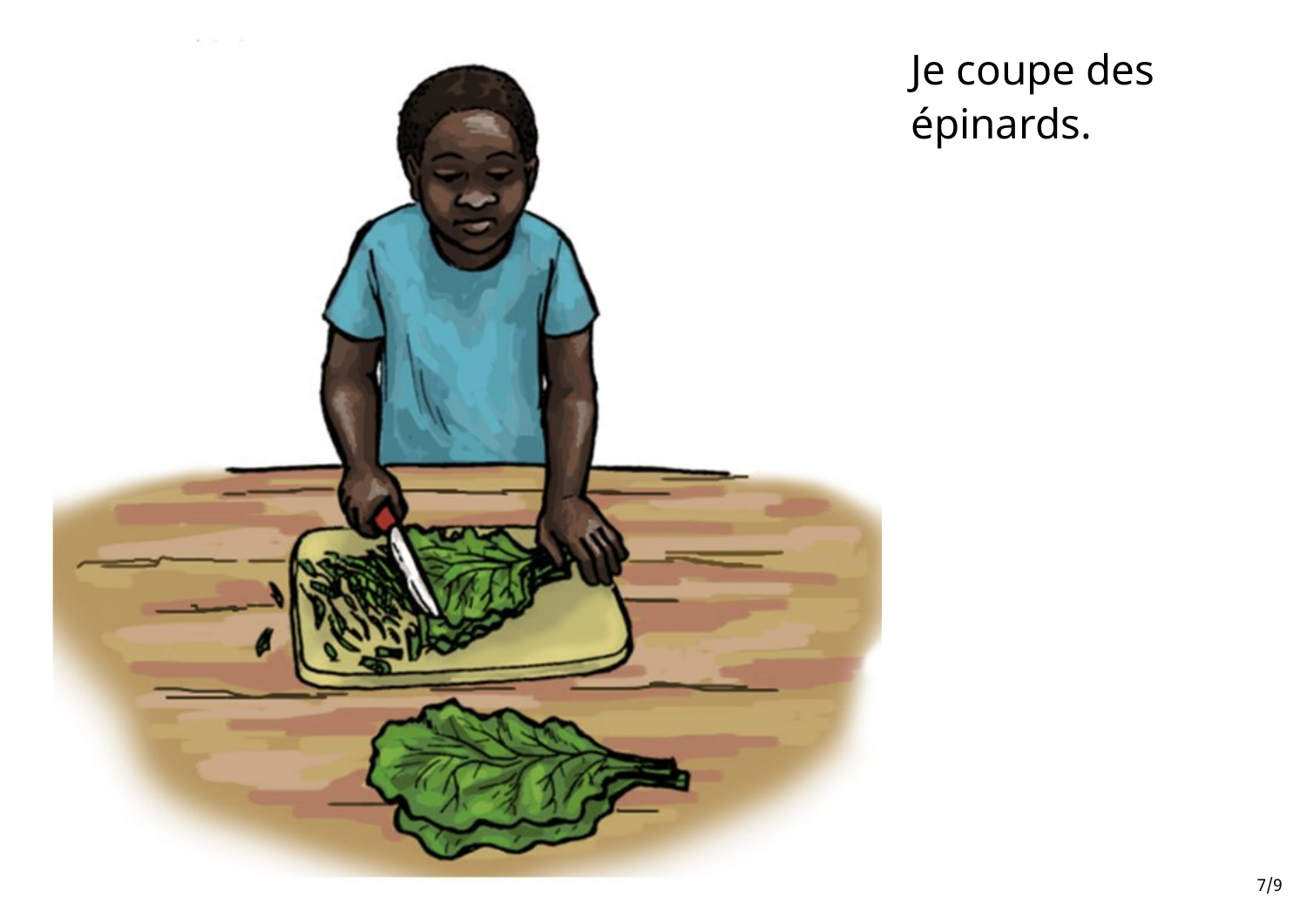

# Ma mère hache des oignons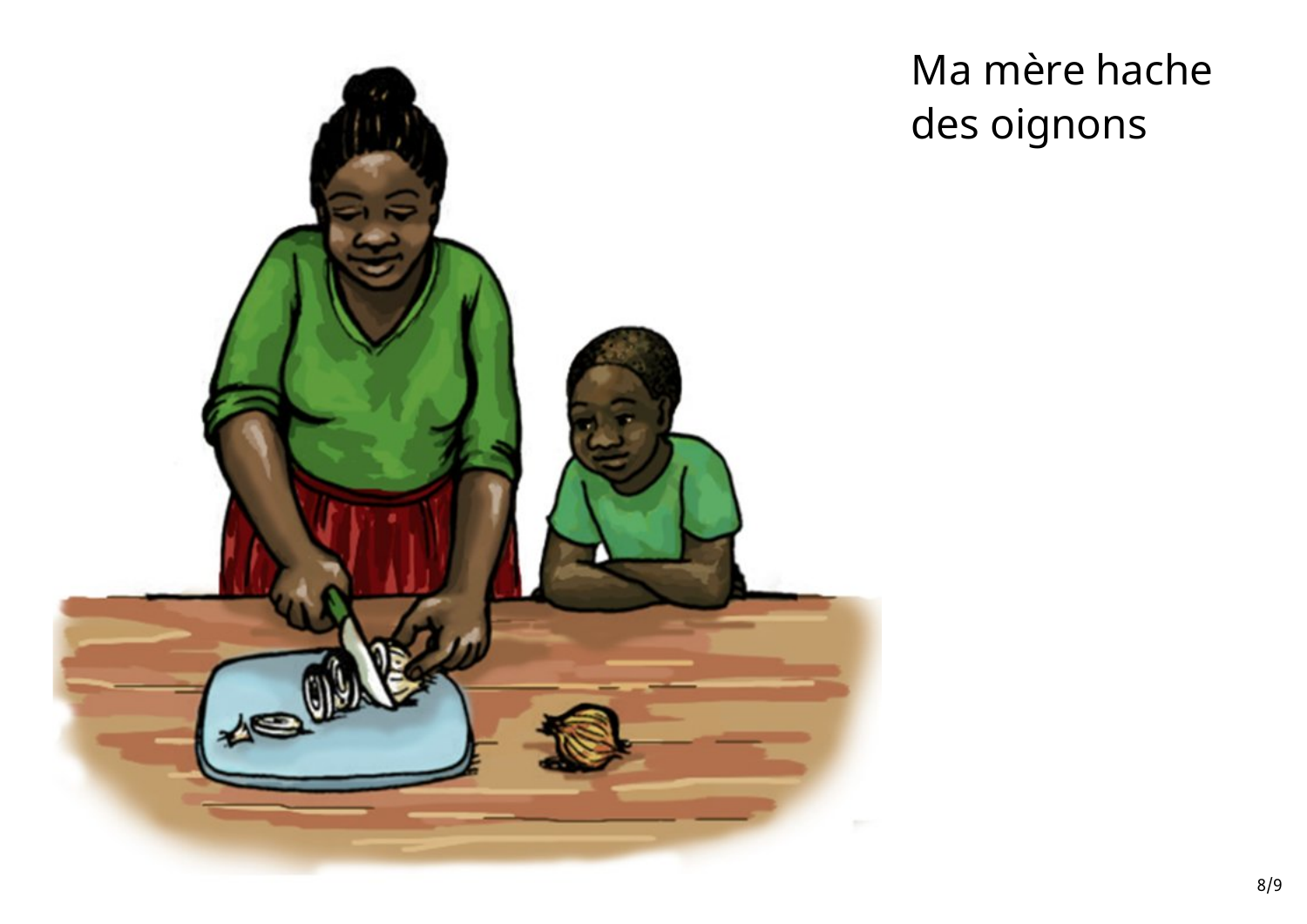

Les oignons me font pleurer quand ma mère les hachent.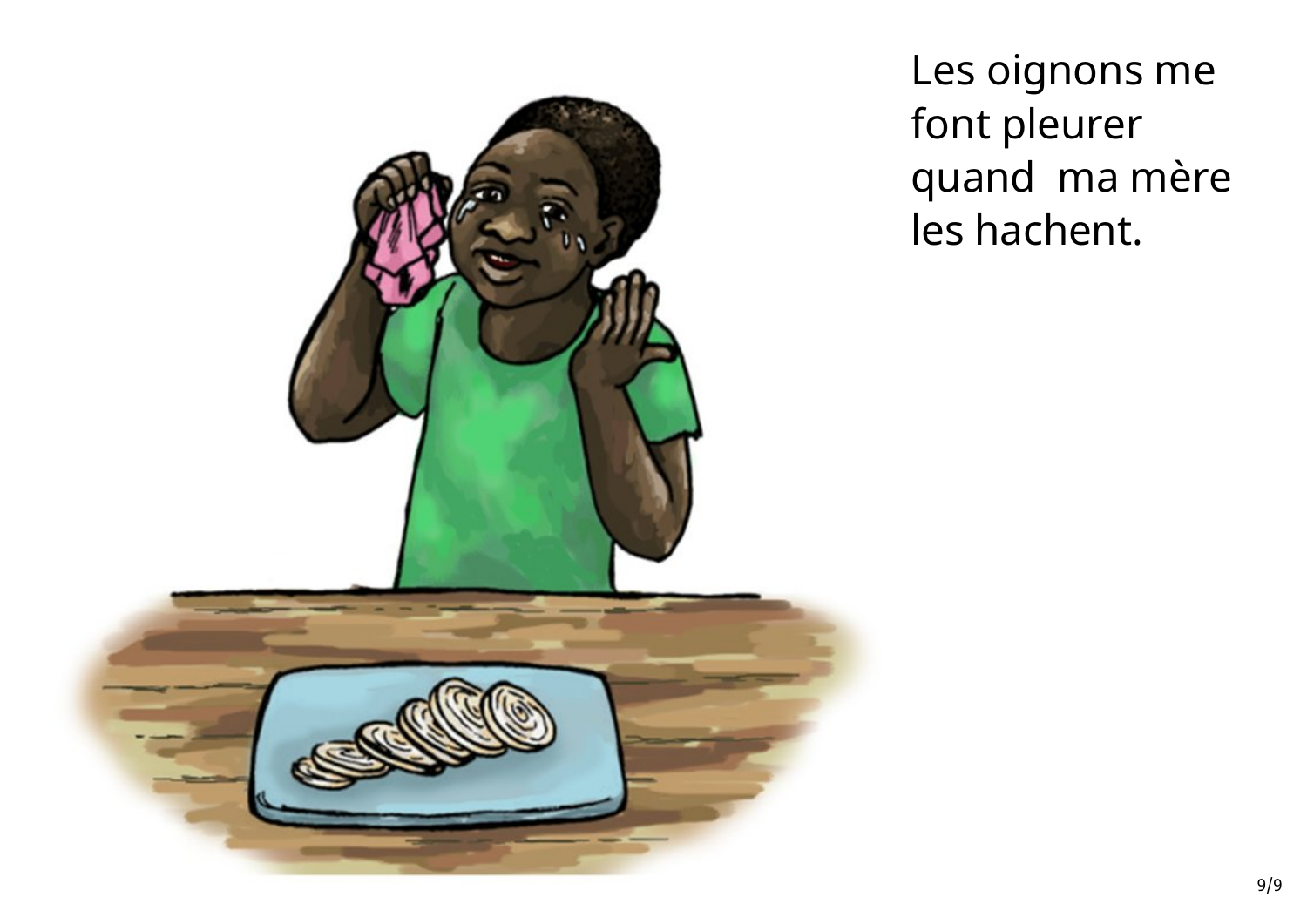

This book was made possible by Pratham Books' StoryWeaver platform. Content under Creative Commons licenses can be downloaded, translated and can even be used to create new stories provided you give appropriate credit, and indicate if changes were made. To know more about this, and the full terms of use and attribution, please visit the following [link](https://storyweaver.org.in/terms_and_conditions).

#### Story Attribution:

This story: J'aime cuisiner mais.... is translated by Tarka [Indulkar](https://storyweaver.org.in/users/217957-tarka-indulkar) . The © for this translation lies with Tarka Indulkar, 2021. Some rights reserved. Released under CC BY 4.0 license. Based on Original story: '[Cooking](https://storyweaver.org.in/stories/237100-cooking)', by Clare [Verbeek](https://storyweaver.org.in/users/16169-clare-verbeek), [Thembani](https://storyweaver.org.in/users/16170-thembani-dladla) Dladla, Zanele [Buthelezi](https://storyweaver.org.in/users/16171-zanele-buthelezi) . © African Storybook Initiative , 2007. Some rights reserved. Released under CC BY 4.0 license.

#### Images Attributions:

Cover page: Child peeling [potatoes](https://storyweaver.org.in/illustrations/57766-child-peeling-potatoes), by Kathy [Arbuckle](https://storyweaver.org.in/users/16097) © African [Storybook](https://storyweaver.org.in/illustrations/57768-child-kneeling-down-and-peeling-potatoes) Initiative, 2007. Some rights reserved. Released under CC BY 4.0 license. Page 2: Child kneeling down and peeling potatoes, by Kathy [Arbuckle](https://storyweaver.org.in/users/16097) © African Storybook Initiative, 2007. Some rights reserved. Released under CC BY 4.0 license. Page 3: Child cutting cabbage in half, by Kathy [Arbuckle](https://storyweaver.org.in/users/16097) © African [Storybook](https://storyweaver.org.in/illustrations/57769-child-cutting-cabbage-in-half) Initiative, 2007. Some rights reserved. Released under CC BY 4.0 license. Page 4: Child using grater to grate carrots, by Kathy [Arbuckle](https://storyweaver.org.in/users/16097) © African [Storybook](https://storyweaver.org.in/illustrations/57771-child-washing-beans-in-a-bucket-of-water) Initiative, 2007. Some rights reserved. Released under CC BY 4.0 license. Page 5: Child washing beans in a bucket of water, by Kathy [Arbuckle](https://storyweaver.org.in/users/16097) © African [Storybook](https://storyweaver.org.in/illustrations/57772-child-using-knife-to-cut-squash) Initiative, 2007. Some rights reserved. Released under CC BY 4.0 license. Page 6: Child using knife to cut squash, by Kathy [Arbuckle](https://storyweaver.org.in/users/16097) © African Storybook Initiative, 2007. Some rights reserved. Released under CC BY 4.0 license. Page 7: Child [chopping](https://storyweaver.org.in/illustrations/57773-child-chopping-green-leaves) green leaves, by Kathy [Arbuckle](https://storyweaver.org.in/users/16097) © African [Storybook](https://storyweaver.org.in/illustrations/57774-woman-cutting-onions-with-child-watching-on-the-side) Initiative, 2007. Some rights reserved. Released under CC BY 4.0 license. Page 8: Woman cutting onions with child watching on the side, by Kathy [Arbuckle](https://storyweaver.org.in/users/16097) © African [Storybook](https://storyweaver.org.in/illustrations/57775-child-standing-in-front-of-cut-onions-wiping-tears-with-a-pink-napkin) Initiative, 2007. Some rights reserved. Released under CC BY 4.0 license. Page 9: Child standing in front of cut onions wiping tears with a pink napkin, by Kathy [Arbuckle](https://storyweaver.org.in/users/16097) © African Storybook Initiative, 2007. Some rights reserved. Released under CC BY 4.0 license.

Disclaimer: [https://www.storyweaver.org.in/terms\\_and\\_conditions](https://storyweaver.org.in/terms_and_conditions)



Some rights reserved. This book is CC-BY-4.0 licensed. You can copy, modify, distribute and perform the work, even for commercial purposes, all without asking permission. For full terms of use and attribution, <http://creativecommons.org/licenses/by/4.0/>